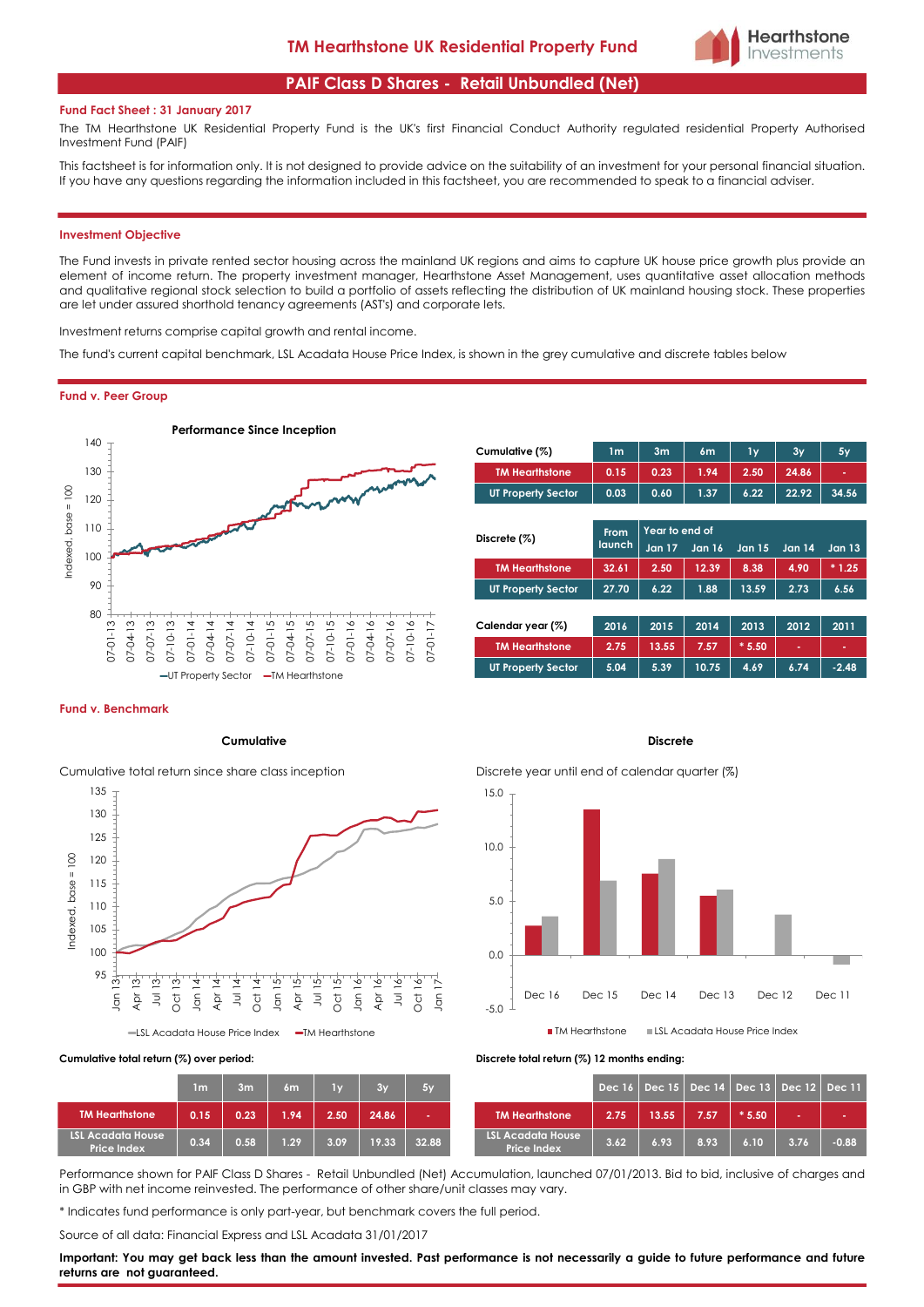

# **PAIF Class D Shares - Retail Unbundled (Net)**

#### **Asset Allocation**

|                          | Target | Current |
|--------------------------|--------|---------|
| <b>Physical Property</b> | 85%    | 84.2%   |
| Cash                     | 10%    | 10.4%   |
| Liquid Instruments       | 5%     | 5.4%    |

#### **Property Portfolio Characteristics**



The fund currently has a 84.2% allocation to physical property with a target of 85%.

Liquid instruments comprise cash liquidity funds (BlackRock and Prime Rate).

alongside the regional allocations of property by the LSL Acadata House Price Index. The regions where the portfolio is overweight against the index are West Midlands, South West, South East and North West.

42% of the portfolio is situated in the South East in locations including Haywards Heath, Horsham, Eastbourne, Colchester and Fareham. 22.4% of the portfolio is located in London. 10.4% is located in the South West in locations including Bristol and Swindon. 7.7% of the portfolio is located in the North West which includes Manchester. 6.5% of the portfolio is located in the West Midlands, which includes Wolverhampton, Coventry and Birmingham.



Since launch in 2012, the fund has acquired 196 properties. The properties that have been acquired are a mixture of new build properties from housebuilders and developers such as Bovis Homes, Barratt, Bellway and Crest Nicholson, as well as standing stock investments.

The portfolio as at the end of January 2017 has 186 properties as 9 have been sold since launch with the sale proceeds reinvested into subsequent acquisitions, and a further property was sold on the 4th January 2017.

160 of the properties are let to the private rented sector on AST agreements, with a further 10 let on licence to developers as they were purchased on a sale and leaseback basis. As at the end of January 2017, 16 properties were vacant, 6 of which are being marketed for sale, and 10 being marketed for letting to the private rented sector.

| Average completed tenancy<br>term (months) | 22.0     |
|--------------------------------------------|----------|
| Average unexpired tenancy<br>term (months) | 4.1      |
| Average rent (p.a.)                        | £12,005  |
| Average property value                     | £230.896 |
| Number of properties                       | 186      |
| Vacancy rate (income)                      | 6.85%    |
| <b>Potential Gross Yield</b>               | 5.17%    |

Of these, 1 is a first let from the most recent purchase in Bristol and 9 are re-lets where tenants vacated in January. Of the 10 properties being marketed for letting, 2 are now let and a further 5 are reserved and under referencing.

The property types held by the fund are delineated using the Land Registry Property categories of Detached, Semi Detached, Flats & Terraced.

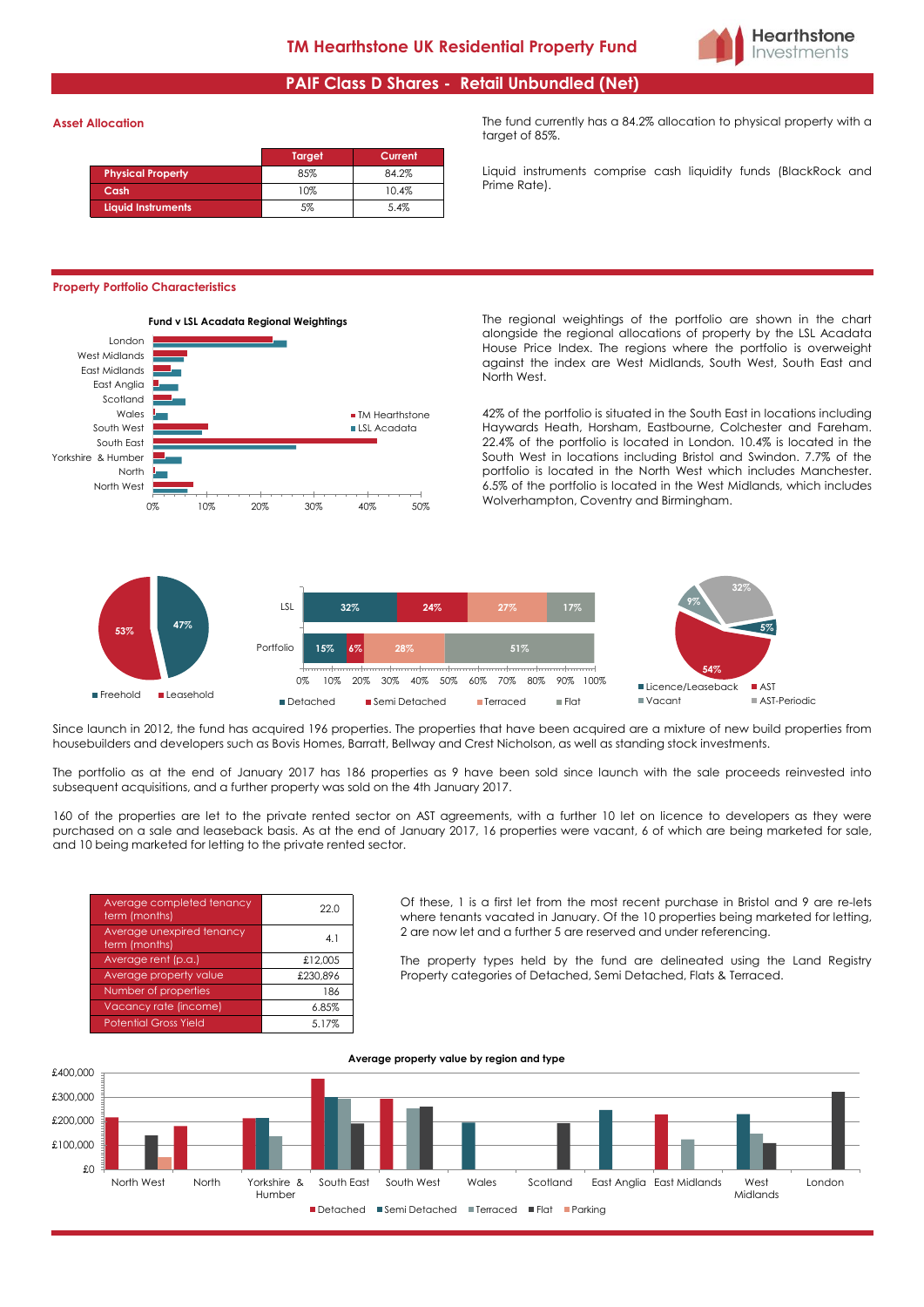

# **PAIF Class D Shares - Retail Unbundled (Net)**



The gross yield of the property portfolio as at 31st December is 5.17%. Rental income lost due to vacant properties was 6.85% of the potential gross rent for January 2017 partly owing to the properties for sale and 9 tenants vacating in the month. Over 12 months to the 31st January 2017 rent loss as a percentage of potential gross rent stands at 11.05% but, again, this is partly owing to the properties for sale and new acquisitions pending first lets earlier in the year.



On an accrual basis the gross yield adjusted for voids as at 31st January is 4.91%, and after all accrued property related costs the net yield of the property portfolio is 3.26%.

The Standing Independent Valuer values the property portfolio on a desktop basis each month, and by physical inspection each June. In January 2017, the portfolio increased in value by 0.13% in terms of Investment Value "IV" and decreased in value by -0.01% in terms of Vacant Possession Value "VP".

LSL this month reported a 3.1% annual increase in average house prices (3.7% excluding London & the South East). Over the same twelve month period, the performance of the fund's portfolio is 5.08% (VP) and 2.56% (IV).

Since launch of the fund, this brings the increase in IV to 20.61%, and to 25.89% on a VP basis. By way of comparison, the LSL Acadata House Price Index (which includes the effect of prime central London) reported a change in house prices of 25.63% over the same period.

#### **Property Investment Adviser's Update**

The Fund continues with a number of asset management initiatives, including the disposal of units whose performance on a capital and/or income basis is expected to underperform the rest of the portfolio. A total of seven units have initially been selected for this programme and the first property exchanged contracts on 23/12/16 with the sale completing on 04/01/17 for £195,000.

The other six properties are all sold subject to contract and in the hands of the solicitors to progress to exchange and completion of contracts.

The net sale proceeds from these disposals together with new subscriptions will be reinvested in the Fund. Potential acquisitions of suitably sized assets are currently under investigation, with both new build and standing stock properties being considered.

#### **Property Market Update**

The LSL Acadata House Price Index rose by 0.3% in January 2017, meaning that the average price of a house in England and Wales has increased by £1,029 to £300,159, which is just over £9,000 higher than when compared to the January 2016 average price of £291,165. This is a new high in the market and the first peak since March 2016.

The top performing region for the eighth successive month was East of England, with its commuter areas of Bedfordshire, Luton, Southend-On-Sea and Essex setting new peak prices. The South East remained in second position of the league table this month at 4.9%, followed by the East Midlands at 4.5%, up from sixth position. The North East became the first region in three and a half years to see a fall in average prices over a 12 month period, albeit by just £60 (-0.0003%).

London prices on average are up just 1.3% over 12 months; the largest growth being seen in the boroughs of Barking & Dagenham, Waltham Forest and Redbridge at 13.6%, 11.3% and 10.8% respectively. Prices in the City of London (which are based on a small number of transactions) fell 10.0% in the month and are down 20.2% over the year.

In the January 2017 Buy to Let Index, Your Move reported an average gross yield in England and Wales of 4.7%, unchanged from the previous quarter, but lower than the 5.1% recorded in December 2015. Yields ranged from 3.3% in London to 5.3% in the North East. Across the whole of England and Wales, Your Move reported an average rent of £811 a month in December, 2.2% higher than a year ago.

The Government's long awaited Housing White Paper setting out 29 key points was published on 7th February, and the attention that Government is giving to the needs of renters as well as would-be owner occupiers is welcomed by Hearthstone Investments Plc. New and additional homes are needed across all tenure types to help meet the needs of the growing population. Increasing housing supply is of course the most important factor, and having long-term investors such as Hearthstone in the market can only help in funding new schemes, and in making new high quality homes available for rent. It is particularly interesting to note the further encouragement for the Build to Rent (BTR) sector and the suggestion to require local authorities to plan proactively where there is a need, and to make it easier for BTR developers to offer affordable private rental homes instead of other types of affordable housing. As Hearthstone is a long term investor in housing our tenants already benefit from professional management, and although we still grant mostly 12 month initial tenancies, the average length of stay in one of our homes is already an average of 22 months.